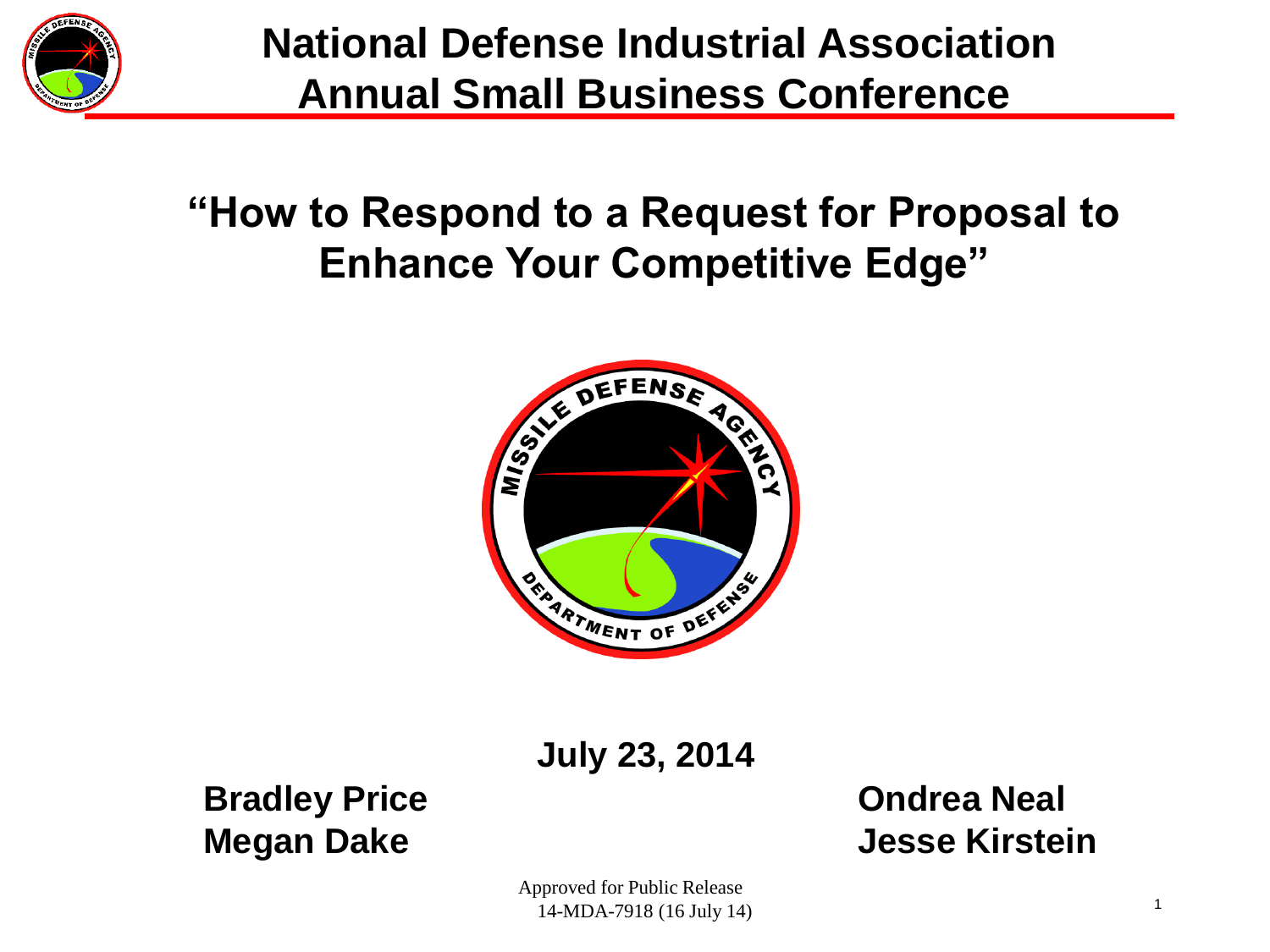

- **Introduction**
- **Proposal Do's and Don'ts**
- **Lessons Learned**
- **Website Information**
- **Questions**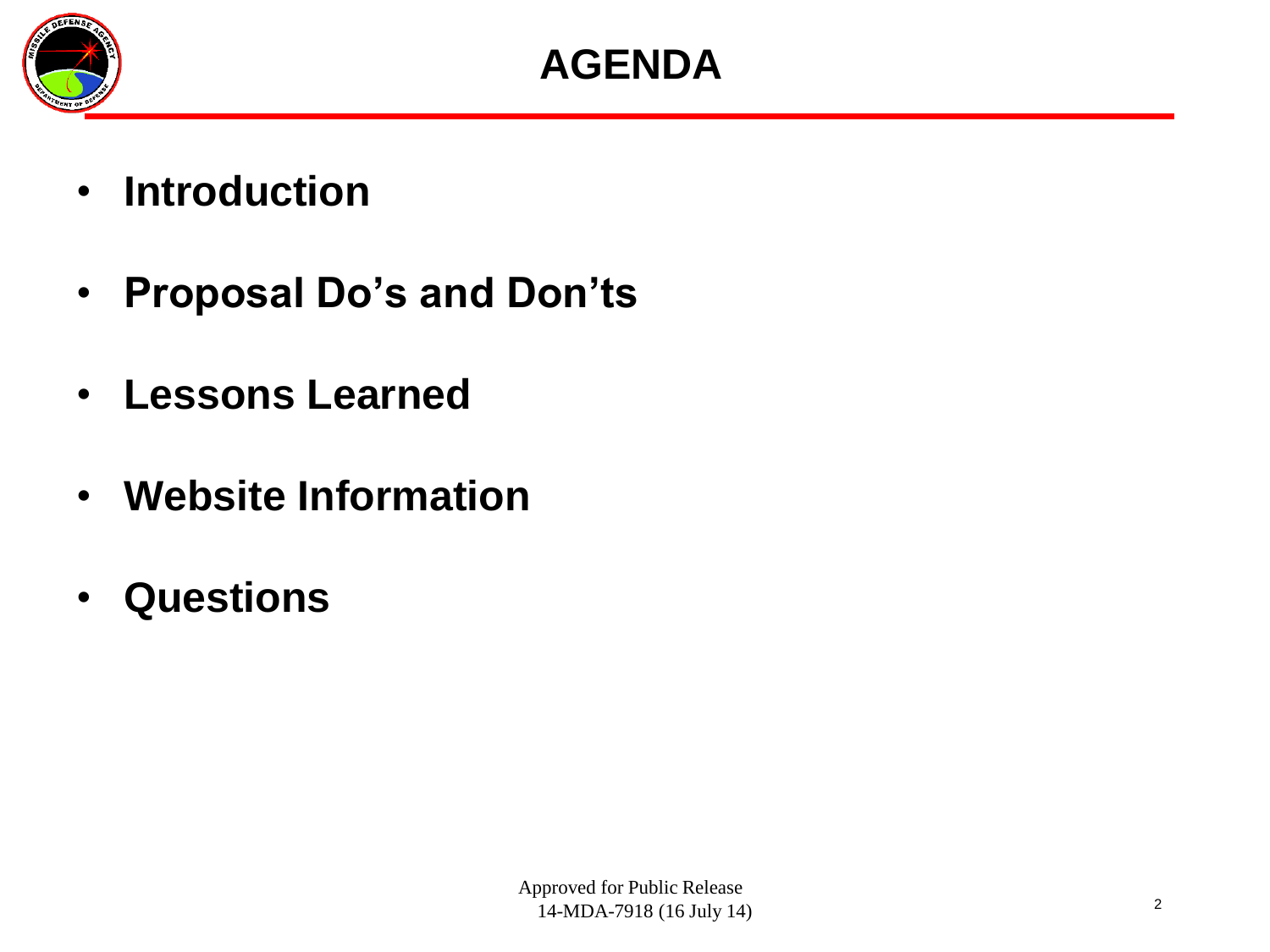

## **INTRODUCTION**

- The Missile Defense Agency (MDA) is a research, development, and acquisition agency within the Department of Defense. Our mission is to develop, test, and field an integrated, layered, Ballistic Missile Defense System (BMDS) to defend the United States, its deployed forces, allies, and friends against all ranges of enemy ballistic missiles in all phases of flight.
- The Director of Contracts (DAC) provides people, training, tools, and oversight to ensure the BMDS and ancillary support is contractually executed in a prudent and timely manner. In that capacity, DAC advises the MDA Director, Deputy Director, Director for Acquisition Management, Program Directors, and their staff on contracting matters involving planning, management, execution, and reporting of programs and activities under the cognizance of MDA.
- Panel Members Introductions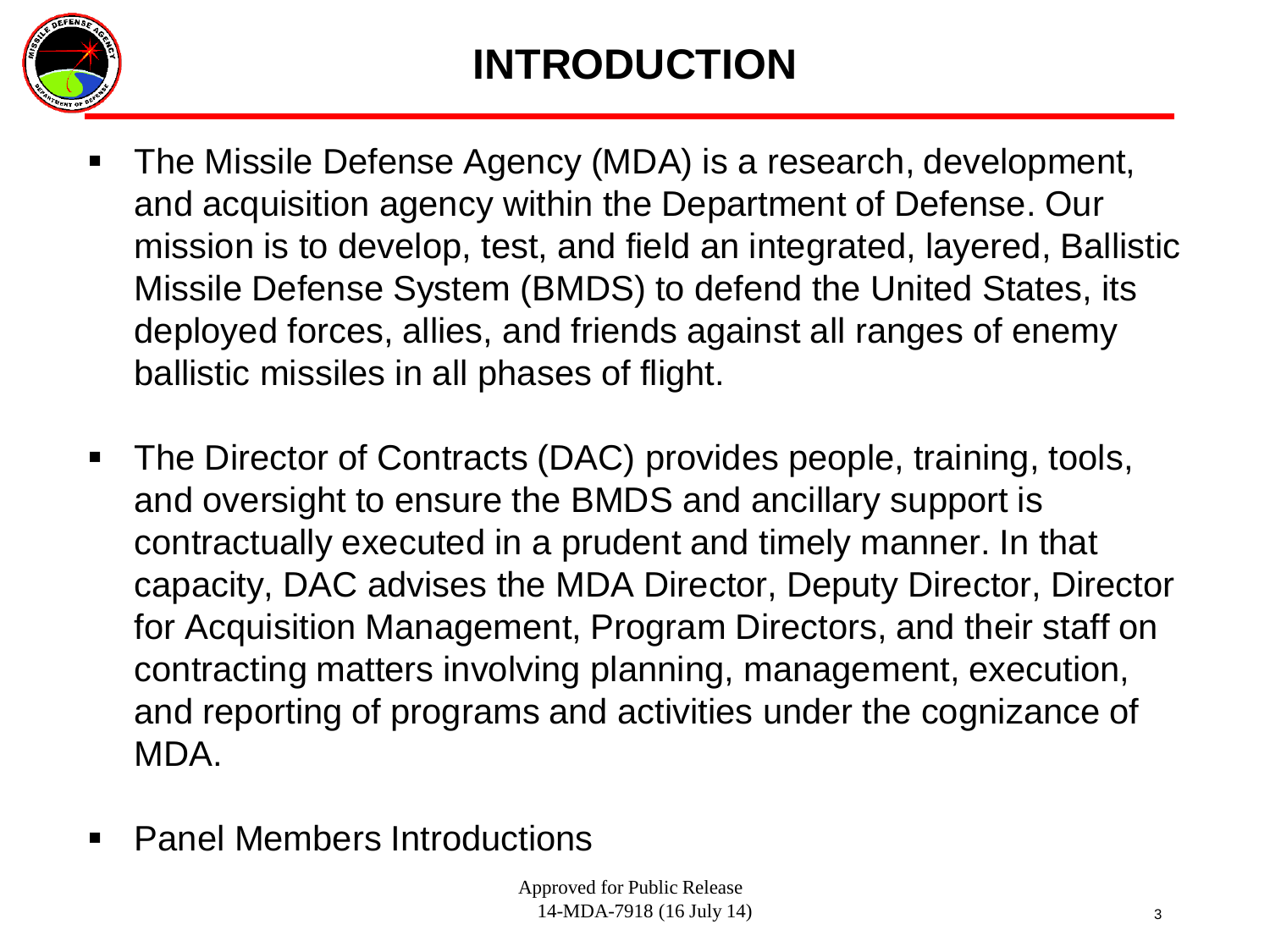

- The goal of this segment is to help the small business industry become more competitive in responding to the Governments RFPs.
- MDA has noticed a downward trend in the quality of received proposals in response to the Government's solicitations. In some cases, lack of attention to details of the solicitation requirements, ambiguous responses, and unsubstantiated information are a few of the issues we see.
- We will discuss some "Do's and Don'ts" when a company makes the business decision to compete on a solicitation.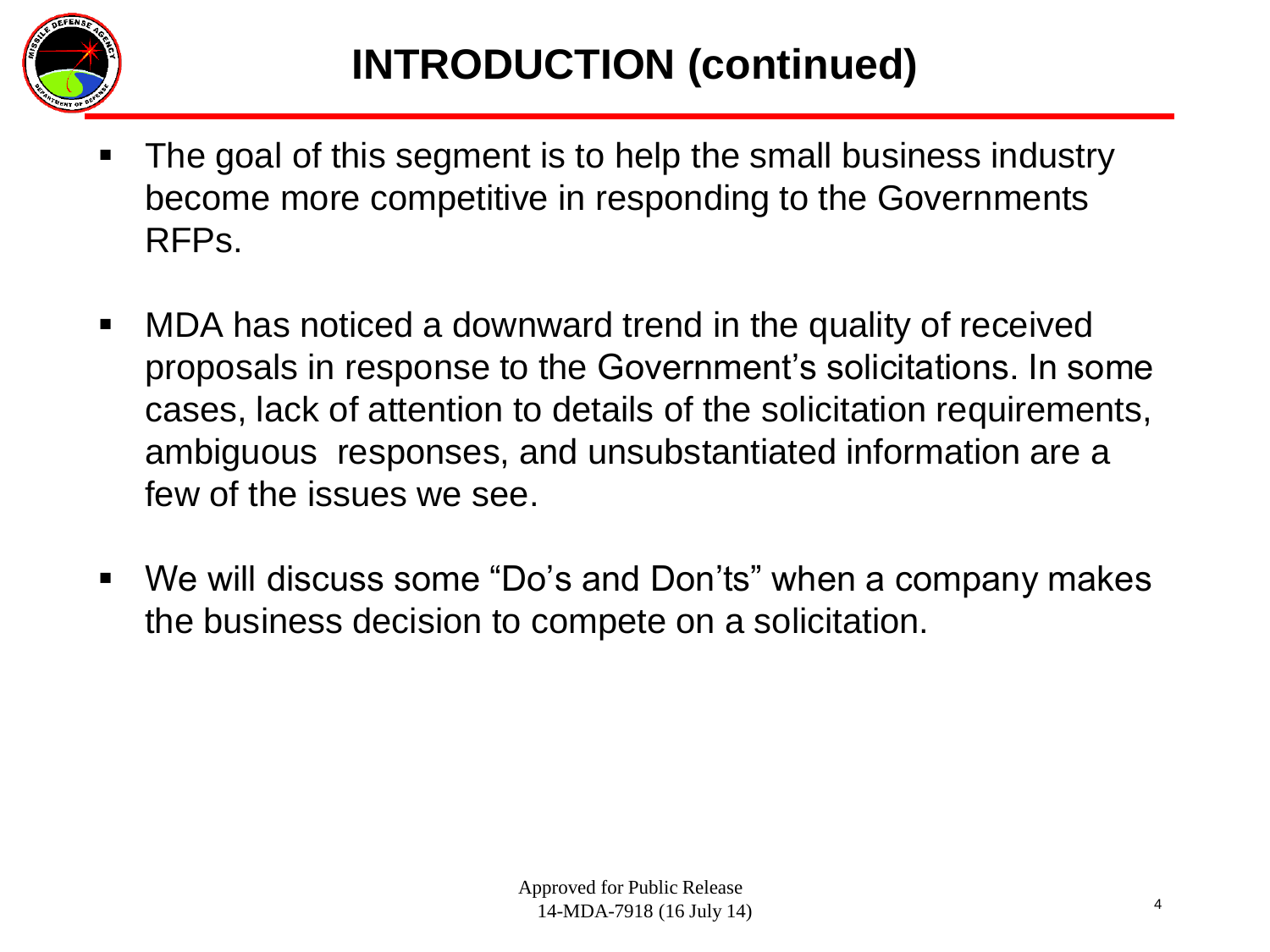

- Do tell the story of how you intend to meet a requirement, do not just restate or repeat the Performance Work Statement or the Statement of Work sections. Demonstrate your ability to fulfill the Government's requirement.
- Your proposal should answer the following questions:
	- $\checkmark$  is the proposal persuasive and are the statements made in the proposal substantiated?
	- $\checkmark$  Are the proposal volumes clear, consistent, and integrated?
- Do pay attention to page counts and other Section L requirements. If possible have an independent participant review your proposal.
	- $\checkmark$  is the proposal easy to read and the response easily understood?
	- $\checkmark$  Is the writing style consistent throughout?
	- $\checkmark$  Are graphics used effectively or are they taking up page space?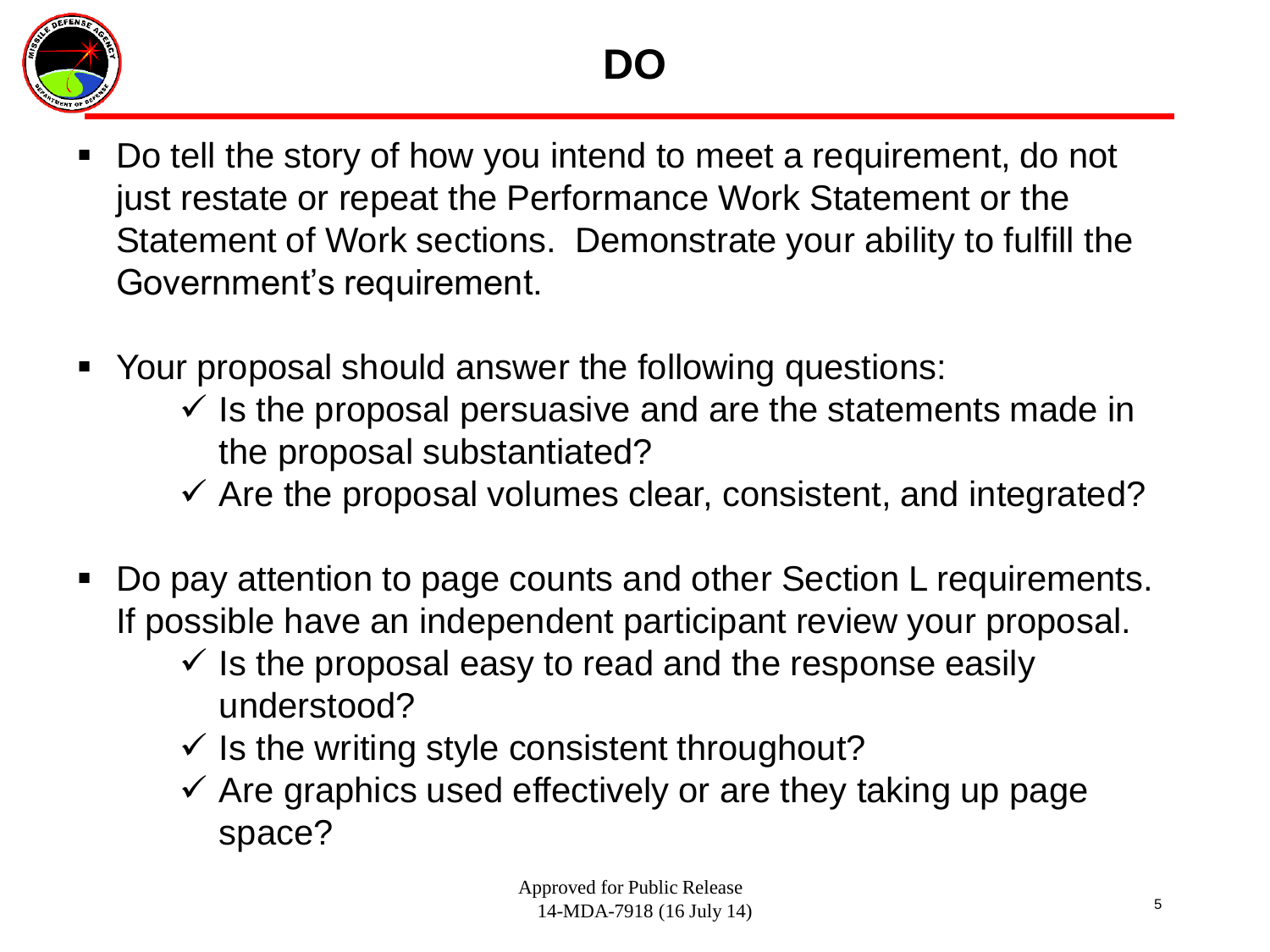

- Do decompose the Government's RFP requirements into a matrix or checklist and ensure every requirement is addressed in your proposal.
- Do keep in mind the order of importance of the evaluation criteria in Section M. Integrated assessments making best value tradeoffs are based on these.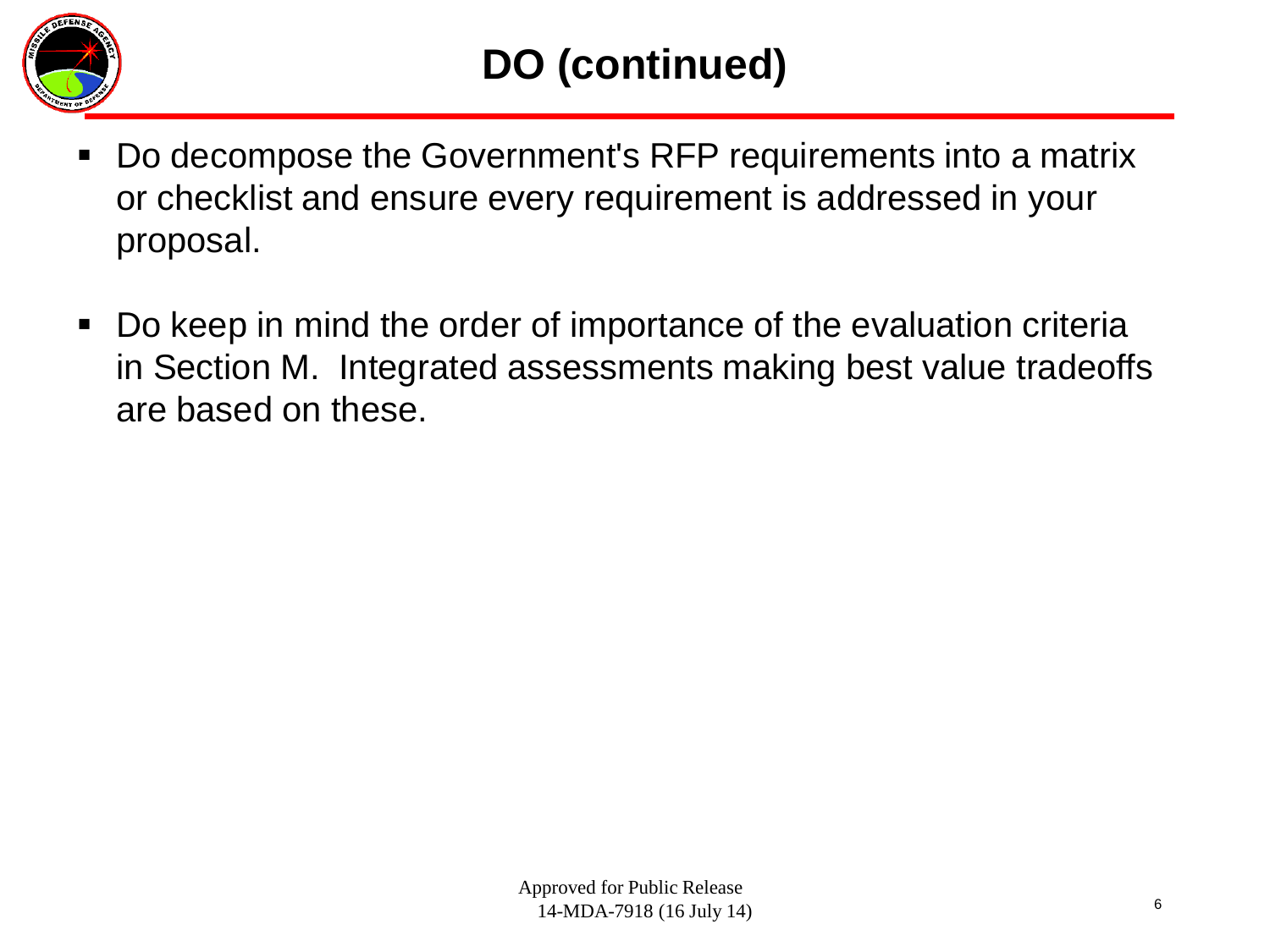

- Provide the information to the Government in accordance with the Section L instructions:
	- $\checkmark$  Thoroughly address each sub-factor.
	- $\checkmark$  Offerors should pay close attention to each paragraph, sentence, elements of the sentence, and address each component.
	- $\checkmark$  Be clear with your answers and write them so they can easily be found and understood (e.g., Sub-factor 2: Management Experience – if the question specifically asks for the number of years experience and the type of experience the Program Manager has; answer both parts of the subfactor there!).
	- $\checkmark$  Pay very close attention to Sections L and M; provide applicable responses, and recognize that the Government evaluates in accordance with Section M.
- **Foremost – Do comply with ALL aspects of the solicitation.**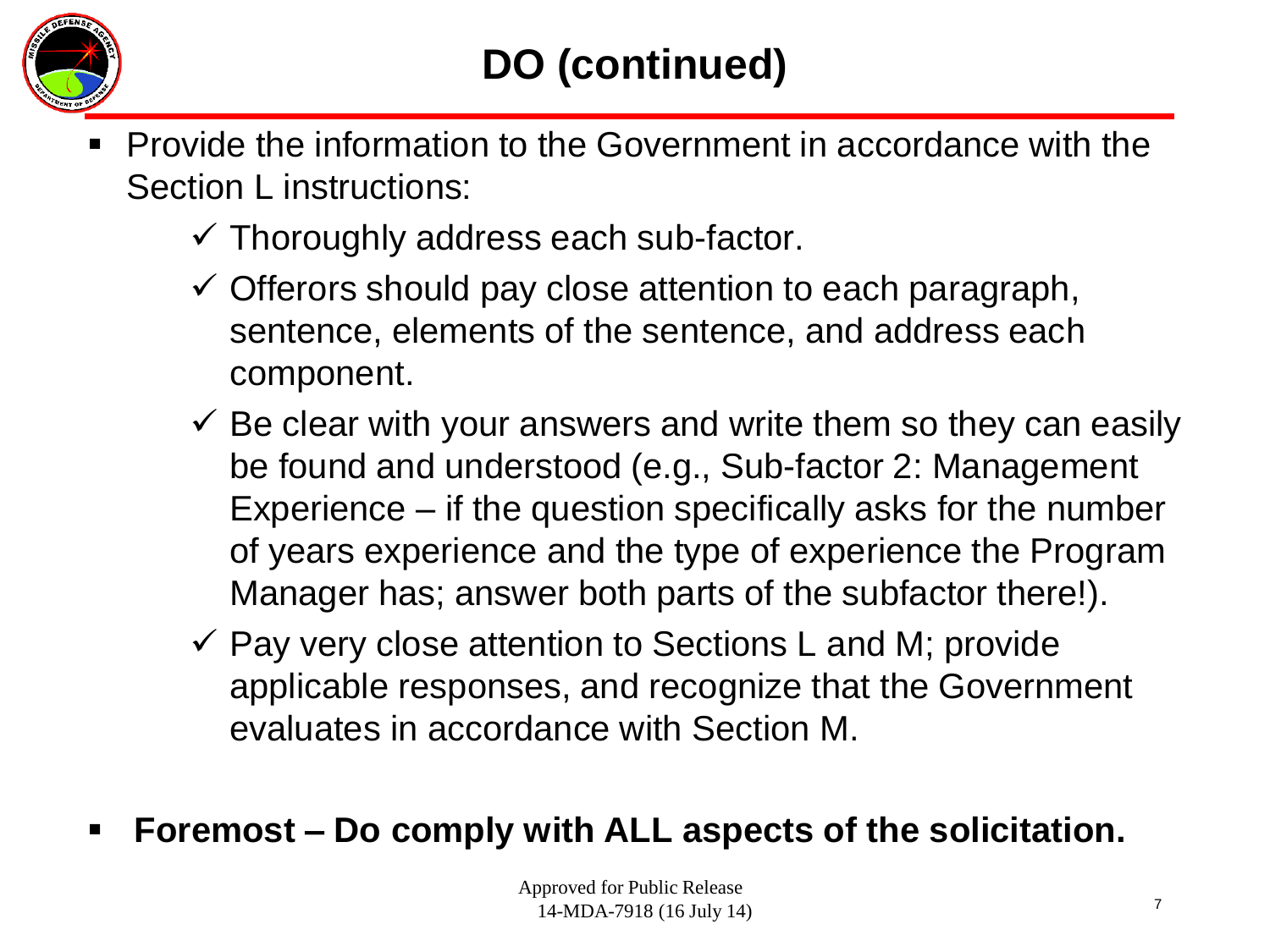

# **DON'T**

- Don't submit a proposal with errors. The simplest ones can cause delays in the source selection process.
- Don't read anything into the Government's requirements, take them at face value.
- Don't assume you know what the Government really needs or wants; ask questions during the solicitation phase.
- Don't make assumptions that the Government knows your company can meet the requirement. The fact that you are the incumbent, doesn't allow you to assume anything. Only what is written within your proposal is considered during the evaluation phase.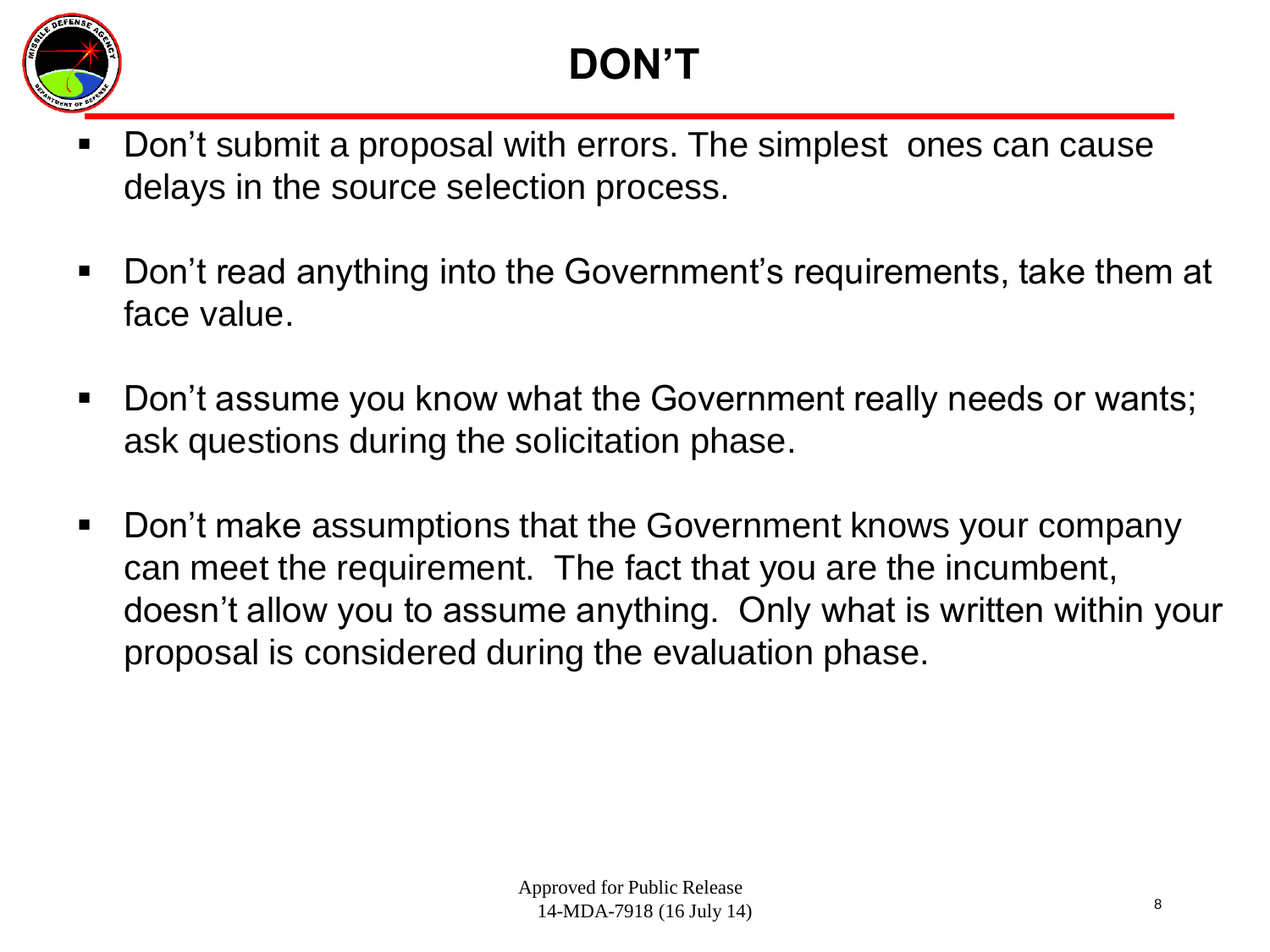

### **LESSONS LEARNED**

- Submitting a timely and complete proposal and heeding page limitations seems like a no brainer, but even seasoned major defense contractors are failing to do so.
- Use the draft RFP process to suggest improvements. Industry often knows a better or more efficient way to deliver what the Government needs. Helping the Government ask for products and services in a way that industry understands can benefit both parties greatly.
- **Engagement with the Government before the final RFP is** released can greatly enhance your understanding of what the Government wants. Early involvement may reduce your proposal preparation time.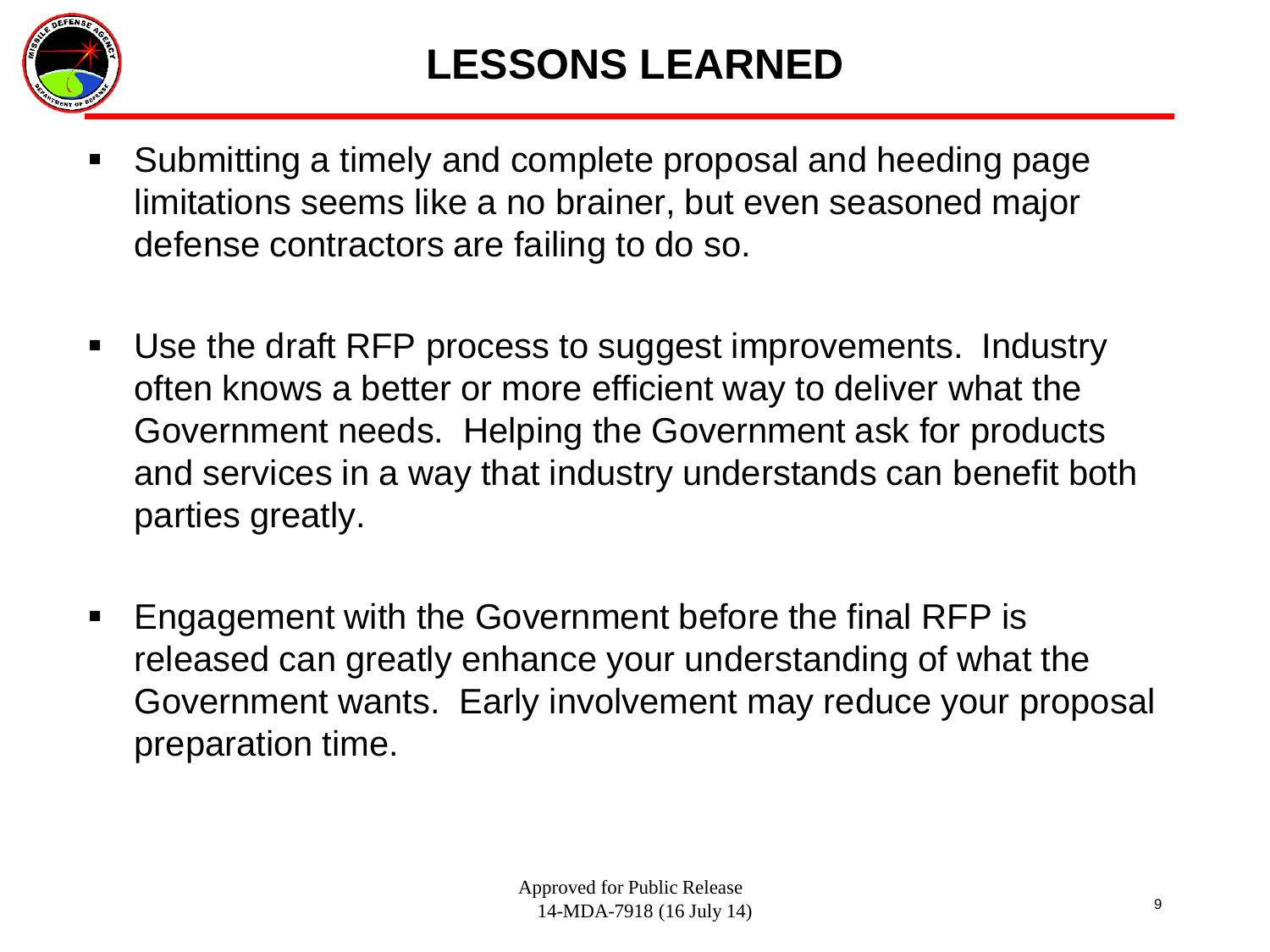

## **LESSONS LEARNED (continued)**

- In a funding constrained environment, industry's input could mean the difference between an RFP being released or not released.
- Know your competition.
- Submit an affordable, competitive, and quality proposal.
- **Elicit feedback at debriefs and use this in your next proposal** development.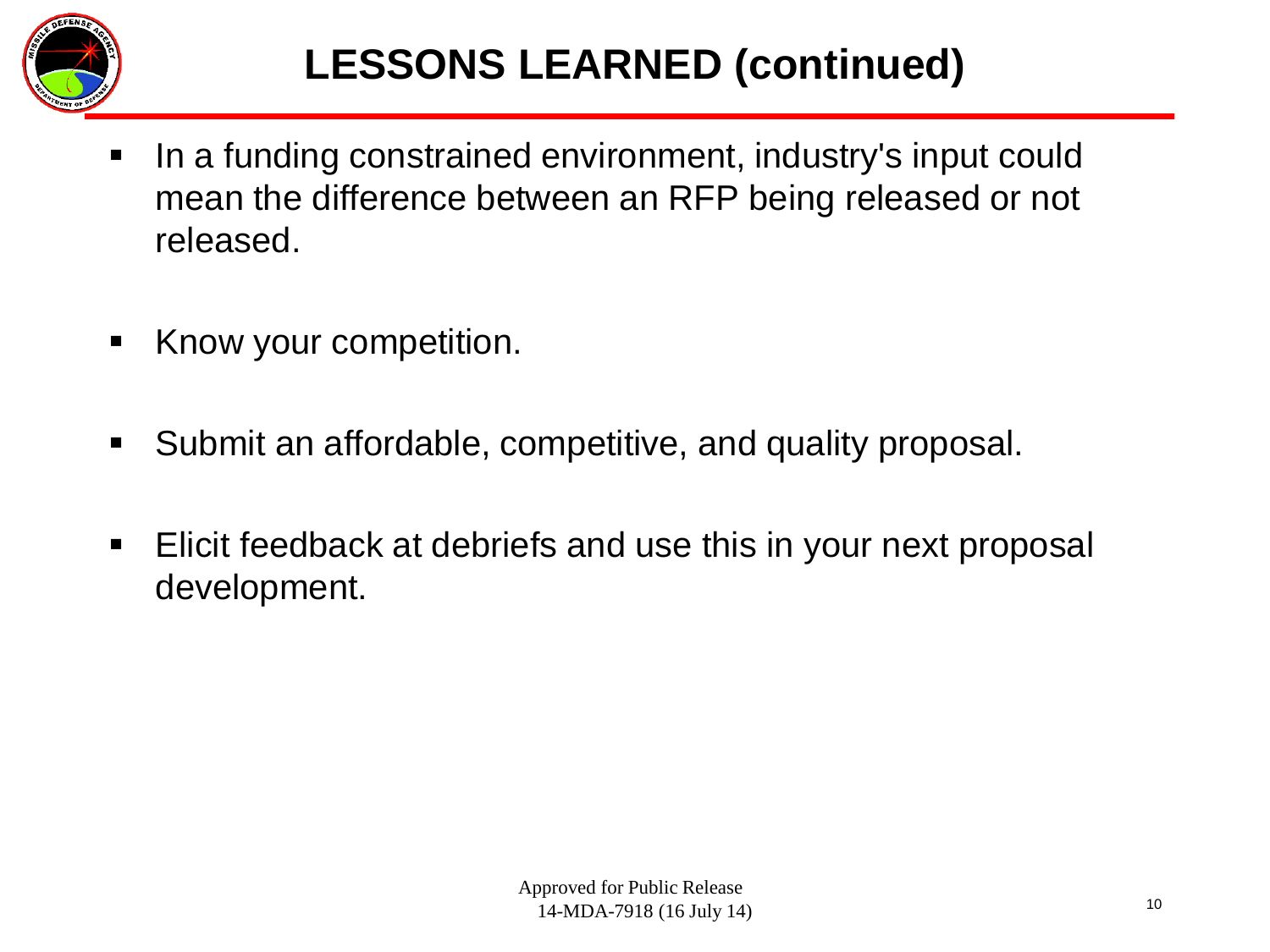

#### **Feedback the Government Needs During the Draft RFP Phase**

- Procuring Contracting Officers and the Technical Advisors need to know if the Government is asking for something that is prohibitively expensive or the requirements are impossible to meet. Are there requirements that are technically not achievable or unaffordable?
- The Government official needs to know:
- $\checkmark$  Are page number counts sufficient?
- $\checkmark$  Is proposal response time adequate?
- $\checkmark$  Do you have enough information to successfully propose?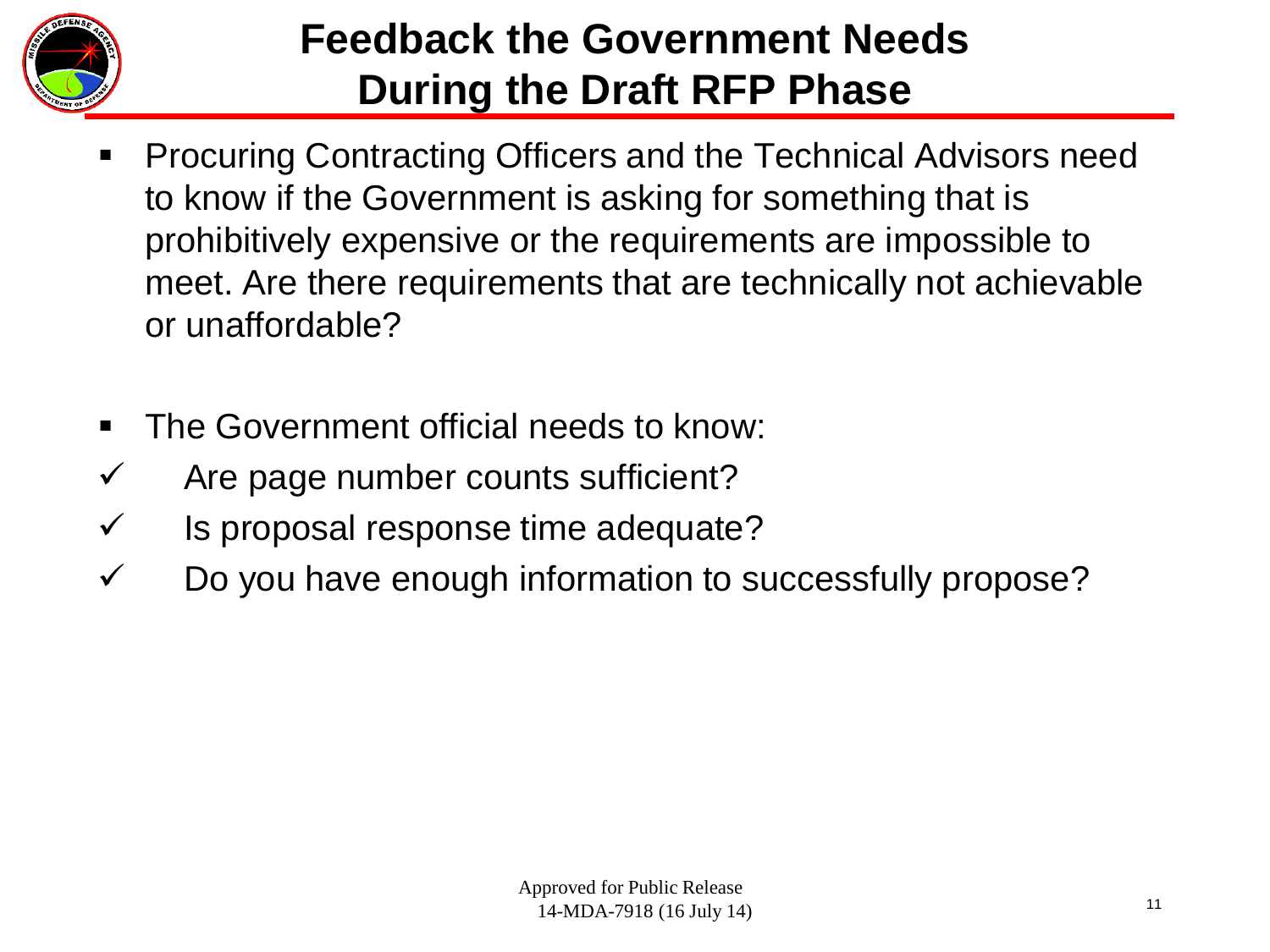

For further details on how to do business with the Missile Defense Agency go to the Missile Defense Agency public website at:

 **http://www.mda.mil/business/acquisition\_center.html**

This section will provide you with the basic information on how to do business with the Missile Defense Agency, including links to necessary government sites and our own agency acquisition information resources.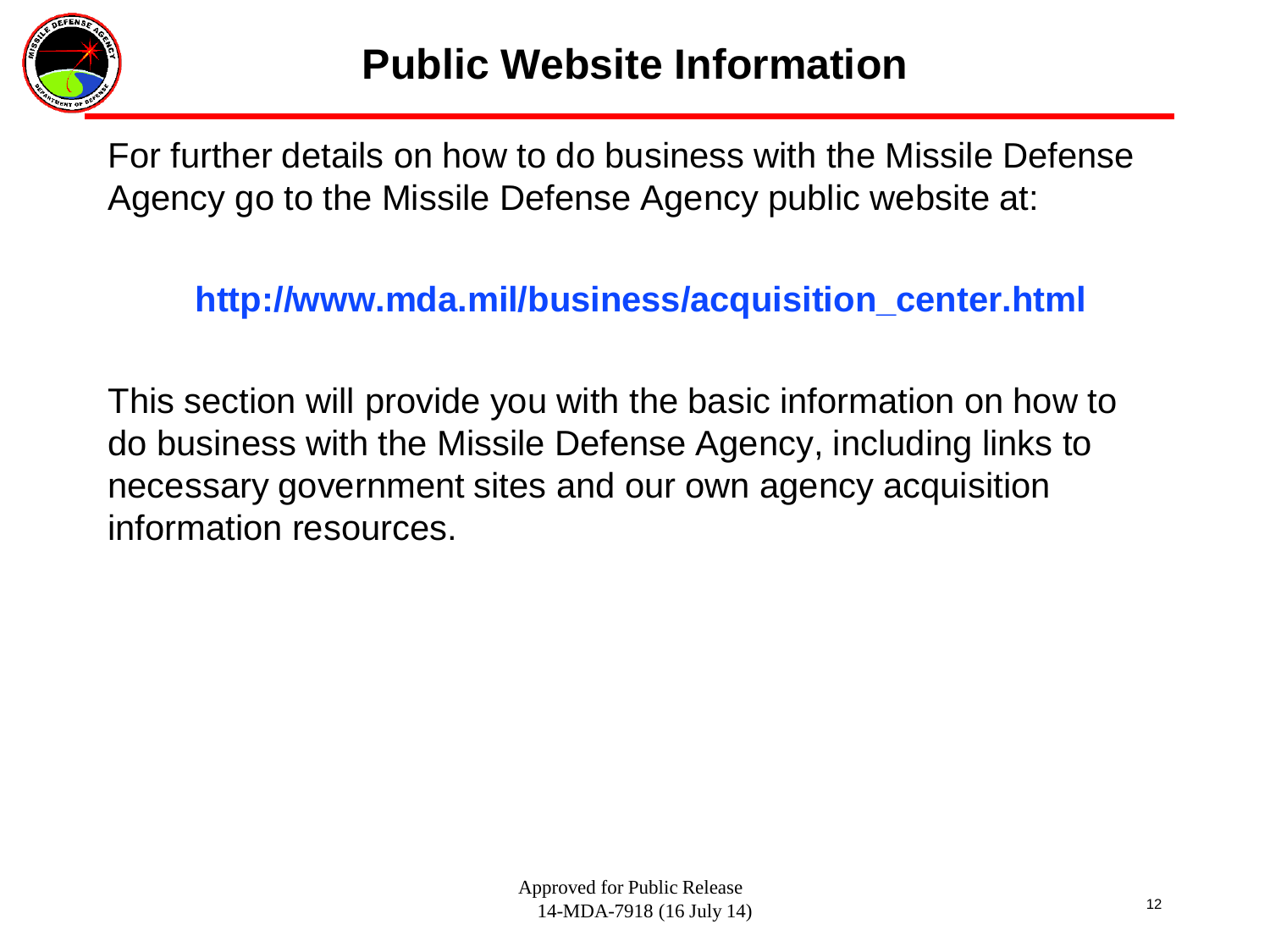